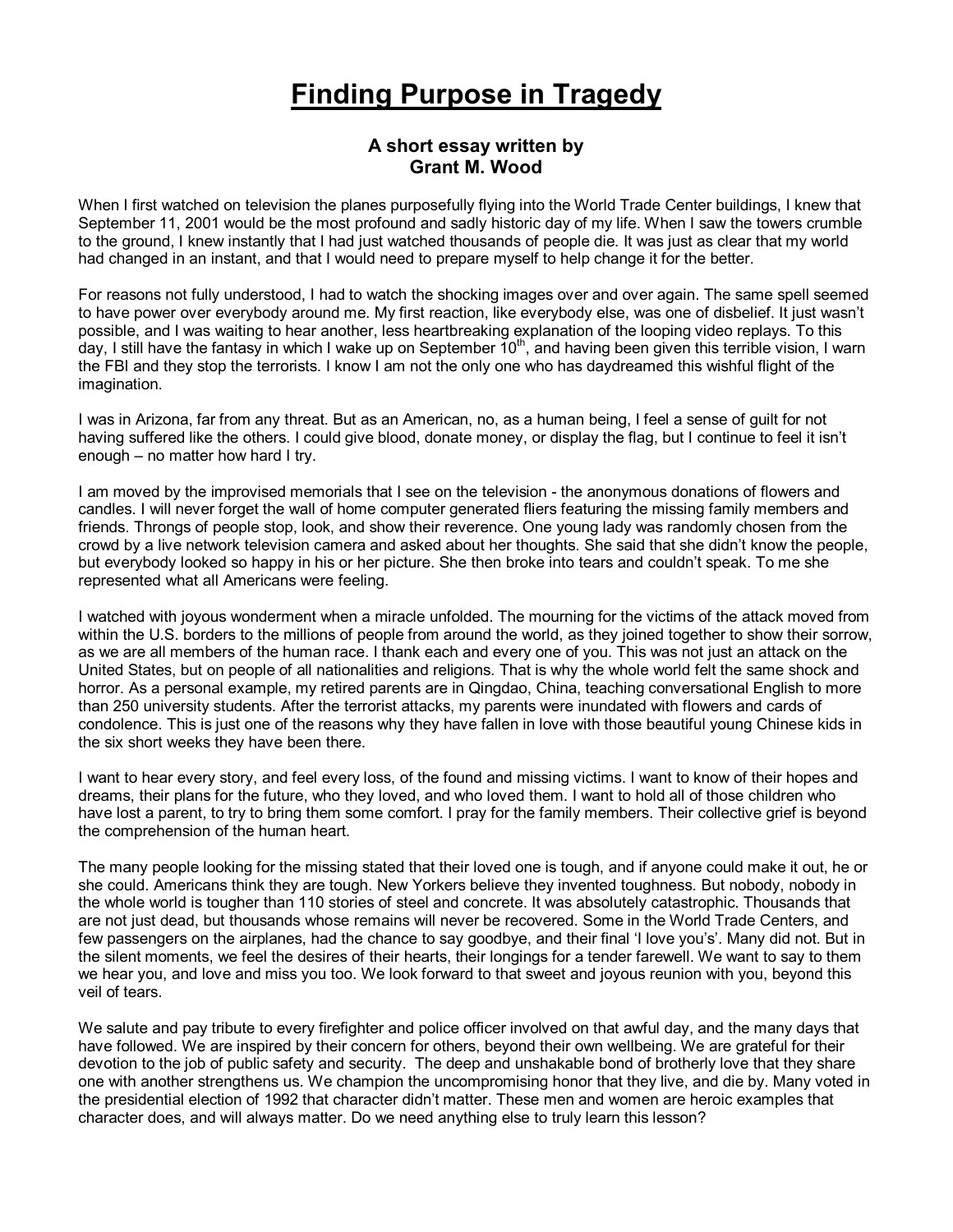We hear unanimously from the people who visit Ground Zero that the pictures on television do not allow us to fully comprehend the immensity of the destruction. I try to use my mind's eye to visualize the vastness of the devastation and despair. Everybody should have the experience of walking through that consecrated site, to understand both the enormity of the evil that exists in the world, and the test that we face to overcome it.

I find solace in the faces of the schoolchildren as they try to understand the world the adults have made for them. They draw and color flags, write letters to strangers who have become their heroes, sign oversized cards, and sing patriotic songs. They look to grown ups for answers, and the reassurance that they are safe. But they are the ones who give us life's most precious gift – that of unconditional love. And to be worthy of that love, we must face this adversity with a newfound courage, and a willingness to humble ourselves and cast off our personal weaknesses.

On this day, the day that we shall never forget, many experienced moments of unspeakable horror. For some reason, I feel that I need to touch the outer surface of that horror myself. I don't know why. It might be required so that I can proceed with my previously mentioned preparation. Strong men have wept uncontrollably as they told of bodies falling from the sky, and the people badly burned. The carnage to human life and property was gigantic enough, even if the towers hadn't fallen. How can I ease their pain? How can I possibly empathize with the nightmarish images they must carry with them.

People want to understand how someone could hate this much. They feel that if we would just teach them organic gardening, then our genuine efforts of caring would soften their hearts. Most people refuse to accept the frightening fact that hate like this exists in the world. Hate - passed from one generation to the next, century after century. Hate - without any human feeling or remorse. Hate - devoid of any logic. Hate - beyond any rehabilitation. A hate - not from any Christian, Hebrew, or Muslim God. They are in fact, the same God. But a hate that must be defeated at all costs.

Why did this have to happen? We are told about the terrorist who was stopped at the Canadian border with explosives in his car in December, 1999. His plan was to ignite the bomb at the airport in Los Angeles, California. Nobody knew about him. The FBI was not following him. The border officer just looked into his eyes and felt something was wrong. But with nineteen hijackers on four separate airplanes, and at least two years of planning and training in America, no such providence would be presented on September 11<sup>th</sup>. The explanation for this will forever elude us.

The survivors ask why they were spared. Why did they make it and the person next to them die? The World Trade Center tenant and business Cantor Fitzgerald lost more than 700 of their 1,000 employees. Their CEO appeared on television was completely devastated. Can you imagine? At the same time, another World Trade Center tenant, brokerage firm Morgan Stanley Dean Witter, lost only 6 of their 3,700 total employees. If you have to ask – no, life is not fair. Each day after the attack every survivor seeks the purpose for his or her deliverance. All of us should be seeking the purpose in our lives without the scare of a brush with death. We should be contemplating this issue instead of avoiding the subject by spending our time on  $21^{st}$  century meaningless activities like extreme sports, computer hacking, or those inane reality television programs, just to name a few. Yes, this contemplation brings the threat of having to change our lives, and reassess our values.

We know of those who have found their purpose. President George W. Bush, in his historic speech to the joint session of Congress, spoke of his unwavering resolve to rid the world of this evil. Mayor Guiliani of New York City has a mission to rebuild his city, and provide inspiration to his stunned citizens. Prime Minister Tony Blair gave a remarkable speech in front of the British Parliament, declaring total support. Americans know, without any doubt, that the British will stand with us, as our closest and most trusted friends in the world. Those average but valiant men and women on United flight 93 were blessed, however difficult to understand, with a clear vision of their purpose.

To honor the living and the dead heroes, we must change our lives. What a travesty it would be if we didn't. We sing God Bless America. We call upon God to heal America. But our most important prayer, and one of the purposes of God, is to make us better brothers and sisters to each other. This we do, one member of the human family at a time.

Because of the attacks, we have experienced immeasurable terror and sorrow. But following the attacks, we are discovering the greatest love, devotion, caring, sacrifice, and patriotism within each of us. I cry during every story I read or watch on television - either because of the sadness, or because of the stirring examples of the highest in us. One important principle of living is that there is opposition in all things. Although some will fight in vain to reject this truth, we cannot know happiness without misery. We cannot appreciate health without sickness. Our souls are